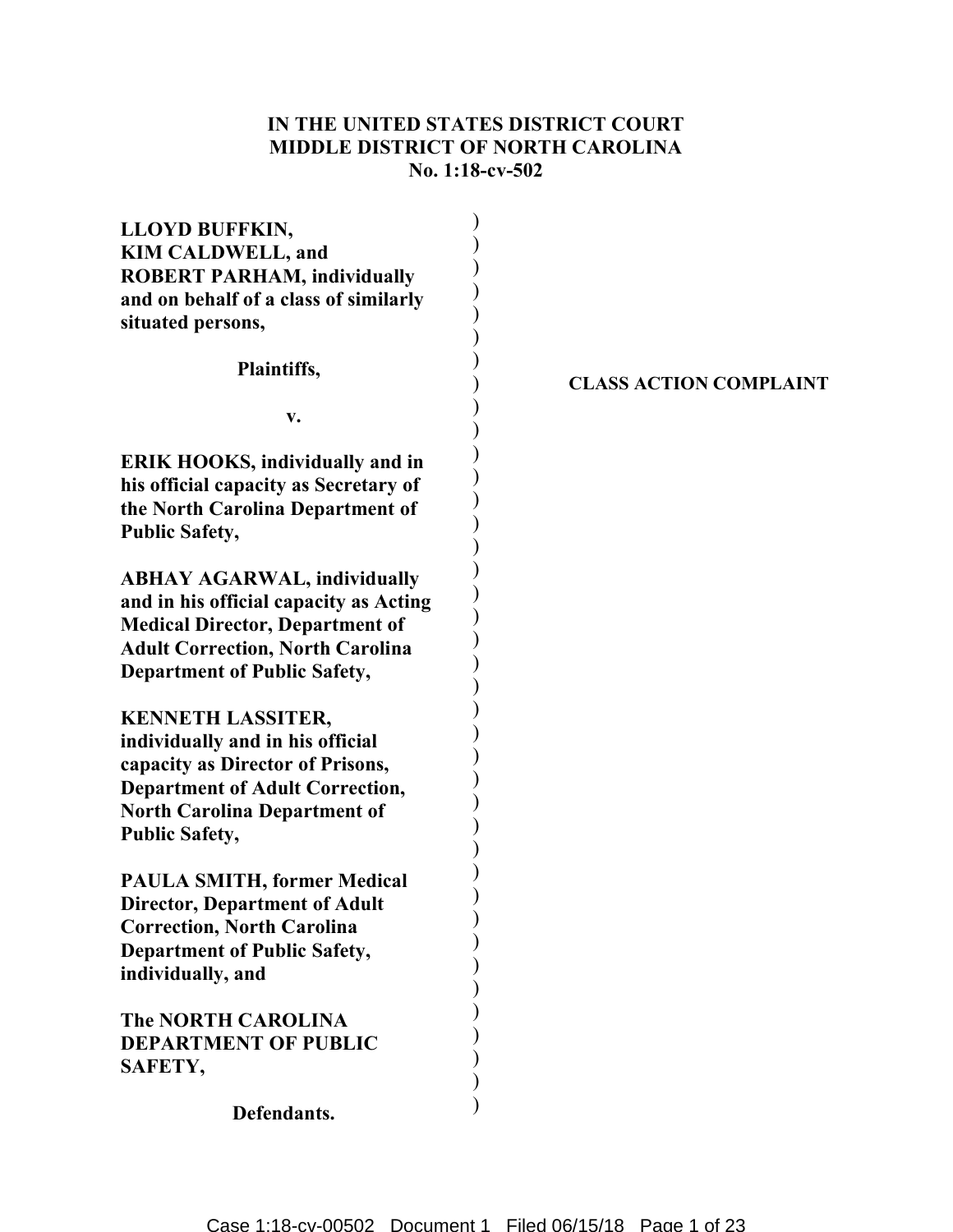1. Plaintiffs are incarcerated by the North Carolina Department of Public Safety (DPS). All have been diagnosed with hepatitis C infection (HCV), a highly communicable disease that scars the liver and presents risks of cancer, portal hypertension, excruciating pain, and death.

2. Plaintiffs have requested treatment that complies with the current standard of medical care: direct-acting antiviral drugs (DAAs) that cure the vast majority of patients infected with HCV.

3. Defendant prison officials have refused to treat Plaintiffs. Unless a patient also has hepatitis B or HIV, DPS only permits DAA treatment when a patient has already suffered significant liver scarring and the risks of further significant injury are higher.

4. There is no medical reason justifying the denial of DAAs to Plaintiffs. Rather, DPS refuses to provide medically necessary treatment simply to avoid the associated costs.

5. Even patients in DPS custody with the most advanced forms of HCV—and at the greatest risk of experiencing the disease's most horrific outcomes—may not qualify for treatment. Regardless of how advanced a patient's disease is, DPS policy forbids DAA treatment if the patient has less than twelve months left on his sentence, a life expectancy of less than ten years, or a drug or alcohol infraction committed within the previous twelve months. None of these restrictions are medically justified. They exist only to spare DPS further cost.

6. DPS has also failed to implement medically adequate HCV screening practices. Despite the high concentration of HCV in prisons, DPS has not implemented universal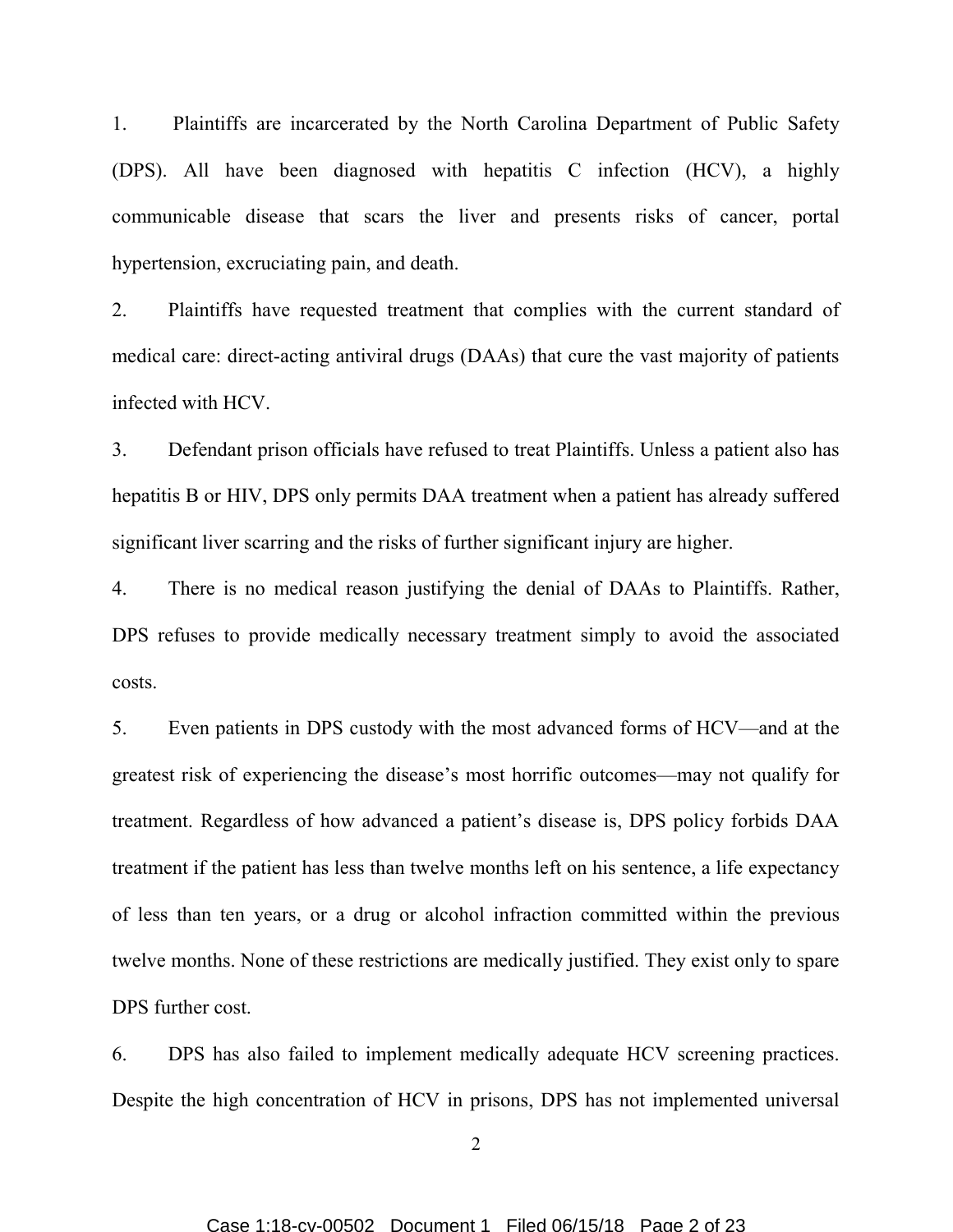screening. Instead, DPS employs an outdated, risk-based approach that does not actually require testing of anyone. Thus, there are almost certainly thousands of people in DPS custody with undiagnosed HCV. And, once a prisoner receives an HCV diagnosis, she may go years without follow-up testing.

7. By maintaining these policies and practices, Defendants have shown deliberate indifference to Plaintiffs' serious medical needs in violation of the Eighth Amendment's prohibition of cruel and unusual punishments. Defendants have also violated Plaintiffs' rights under the Americans with Disabilities Act by denying them medical services on the basis of their disability.

8. Plaintiffs seek declaratory and injunctive relief on behalf of themselves and a class of all current and future persons in the custody of the North Carolina Department of Public Safety who have or will have chronic HCV, have at least 12 weeks remaining on their sentences, and have not received DAA treatment. Named Plaintiffs also seek damages for the harm suffered by the denial of medically necessary treatment.

9. Plaintiffs have either exhausted their administrative remedies or the DPS Administrative Remedy Procedure has been unavailable to them.

## JURISDICTION AND VENUE

10. Plaintiffs bring this action under 42 U.S.C. § 1983, the Eighth and Fourteenth Amendments to the United States Constitution, and the American with Disabilities Act of 1990, 42 U.S.C. § 12101, et seq.

11. Jurisdiction is proper under 28 U.S.C. § 1331 and 28 U.S.C. § 1343(a)(3).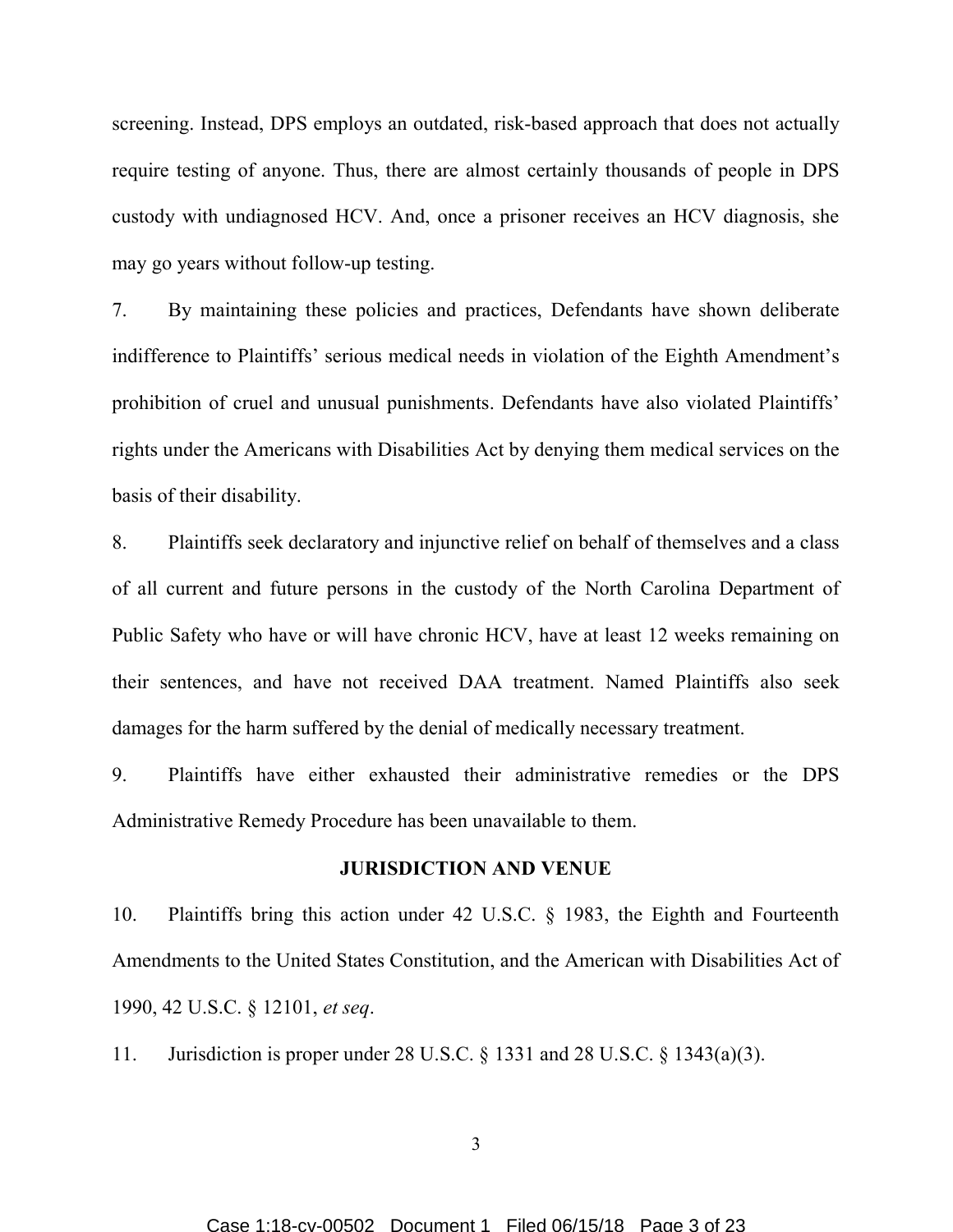12. Venue is proper under 28 U.S.C. § 1391(b)(2), as substantial events at issue in this litigation occurred in the Middle District of North Carolina.

## PARTIES

13. Plaintiff Lloyd Buffkin is an adult man currently incarcerated at Scotland Correctional Institution in Laurinburg, North Carolina. He has been diagnosed with chronic HCV and has not been treated for it.

14. Plaintiff Robert Parham is an adult man currently incarcerated at Polk Correctional Institution in Butner, North Carolina. He has been diagnosed with chronic HCV and has not been treated for it.

15. Plaintiff Kim Caldwell is an adult man currently incarcerated at the Dan River Prison Work Farm in Blanch, North Carolina. He has been diagnosed with HCV and has not been treated for it.

16. Defendant North Carolina Department of Public Safety is a public entity as defined by Title II of the Americans with Disabilities Act. It is sued for declaratory and injunctive relief and money damages on Plaintiffs' ADA claims only.

17. Defendant Erik Hooks is the Secretary of DPS. He is responsible for the overall operation of DPS, including North Carolina's prisons. Defendant Hooks has a legal duty to provide adequate medical care to all persons in DPS custody. He is sued in his official capacity for injunctive and declaratory relief, and in his personal capacity for money damages.

18. Defendant Paula Smith is the former Medical Director for the Division of Adult Correction (DAC) of DPS. She was responsible for the creation and implementation of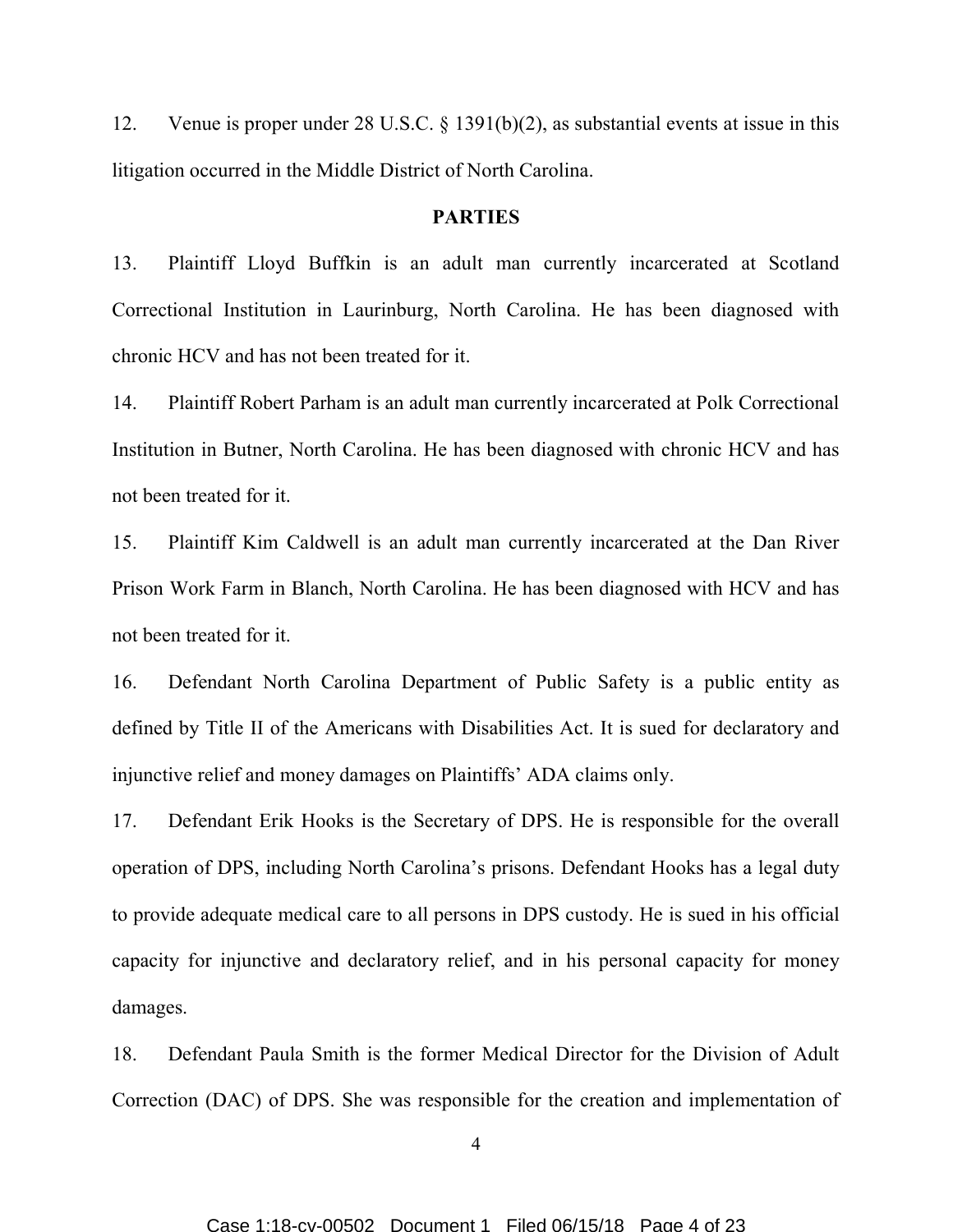DPS medical policy governing treatment of patients incarcerated in DAC. Defendant Smith had a legal duty to provide adequate medical care to all persons in DAC custody. She is sued in her personal capacity for money damages.

19. Defendant Abhay Agarwal is the acting Medical Director for DAC. He is responsible for the creation and implementation of DPS medical policy governing treatment of patients incarcerated in DAC. Defendant Agarwal has a legal duty to provide adequate medical care to all persons in DAC custody. He is sued in his official capacity for injunctive and declaratory relief, and in his personal capacity for money damages.

20. Defendant Kenneth Lassiter is the Director of Prisons for DAC. He is responsible for the overall operation of North Carolina's prisons, including the creation and implementation of DPS policy. Defendant Lassiter has a legal duty to provide adequate medical care to all persons in DAC custody. He is sued in his official capacity for injunctive and declaratory relief, and in his personal capacity for money damages.

21. Defendants may be referred to collectively as DPS.

## DR. ANDREW MUIR

22. Plaintiffs' counsel has retained Dr. Andrew Muir, a board-certified gastroenterologist and Chief of the Division of Gastroenterology at Duke Hospital, to consult on Defendants' policies and practices regarding HCV. He has signed an affidavit that discusses background information on HCV, the medical standard of care for screening and treatment of HCV, facts specific to people living with HCV in DPS custody, and DPS's policies on screening and treatment of HCV. His affidavit is attached to the complaint as Exhibit A and informs the following allegations.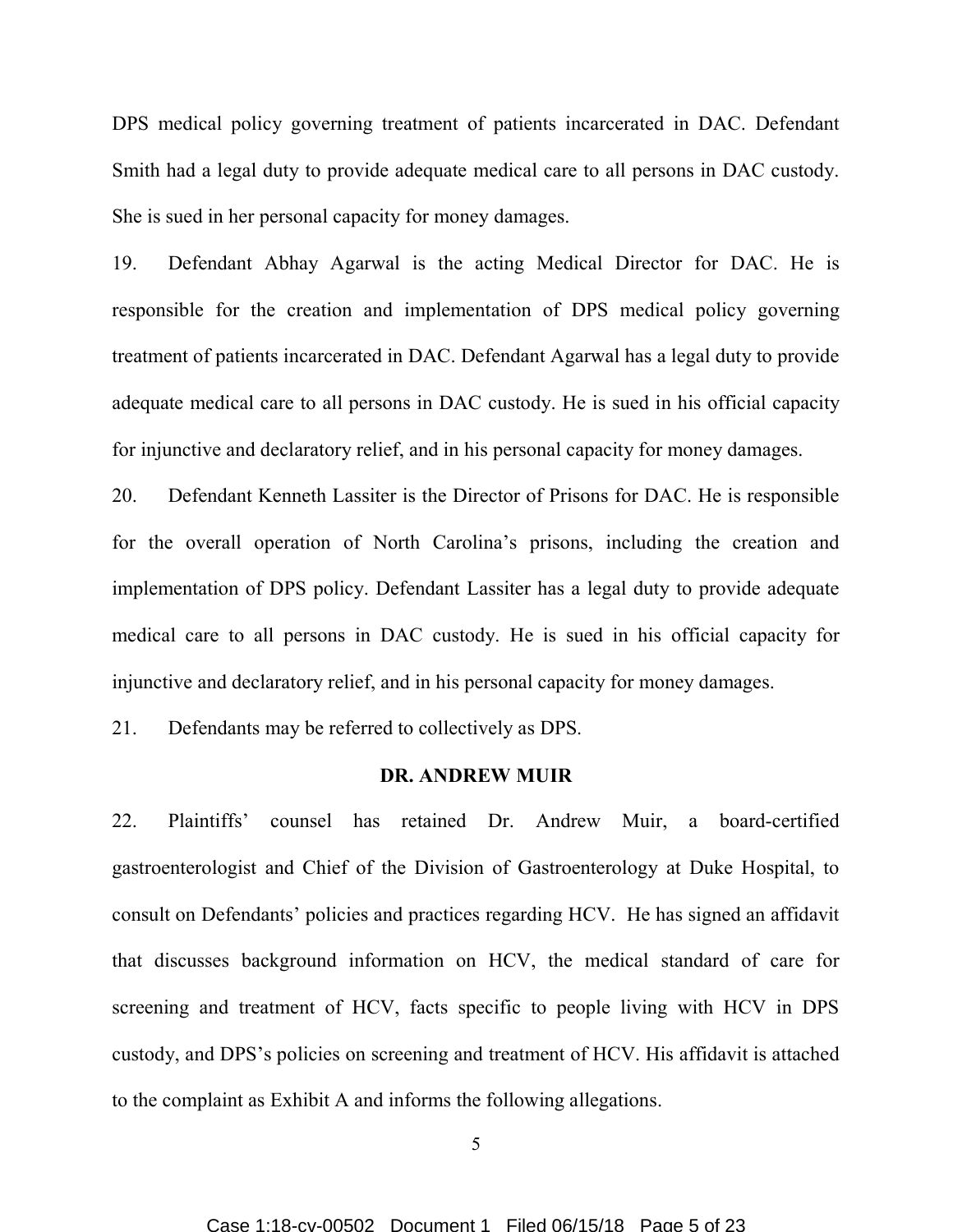#### **FACTS**

## Background Information on Hepatitis C

23. HCV is a viral infection that causes liver inflammation. The disease spreads by exposure to blood or blood products. Transmission commonly occurs through tattooing, sex, organ transplants, blood transfusion, and intravenous drug use.

24. HCV infection can be acute or chronic. Patients with acute HCV are usually asymptomatic or have mild symptoms such as fatigue. An acute infection may spontaneously clear itself from a patient's blood within six months of exposure. When HCV is still detectable in a patient's blood six months after exposure, the condition is defined as chronic. Approximately 80 percent of infected patients will develop chronic HCV.

25. Untreated, the inflammation caused by HCV will result in scarring of the liver, called fibrosis. Fibrosis significantly impairs the liver's critical functions of digesting nutrients, filtering toxins, and fighting infections.

26. Extensive fibrosis is called cirrhosis. Advanced fibrosis or cirrhosis puts patients at risk of liver cancer and hepatic decompensation. Research has shown that the median time for progression to cirrhosis from infection is 30 years, but ranges from 13 to 42 years. Approximately one third of patients with chronic HCV have an expected median time to cirrhosis of less than 20 years.

27. The development of fibrosis and cirrhosis is clinically silent in the majority of patients. Symptomatic patients often experience swelling, fluid retention, various skin problems, joint and muscle pain, and fatigue.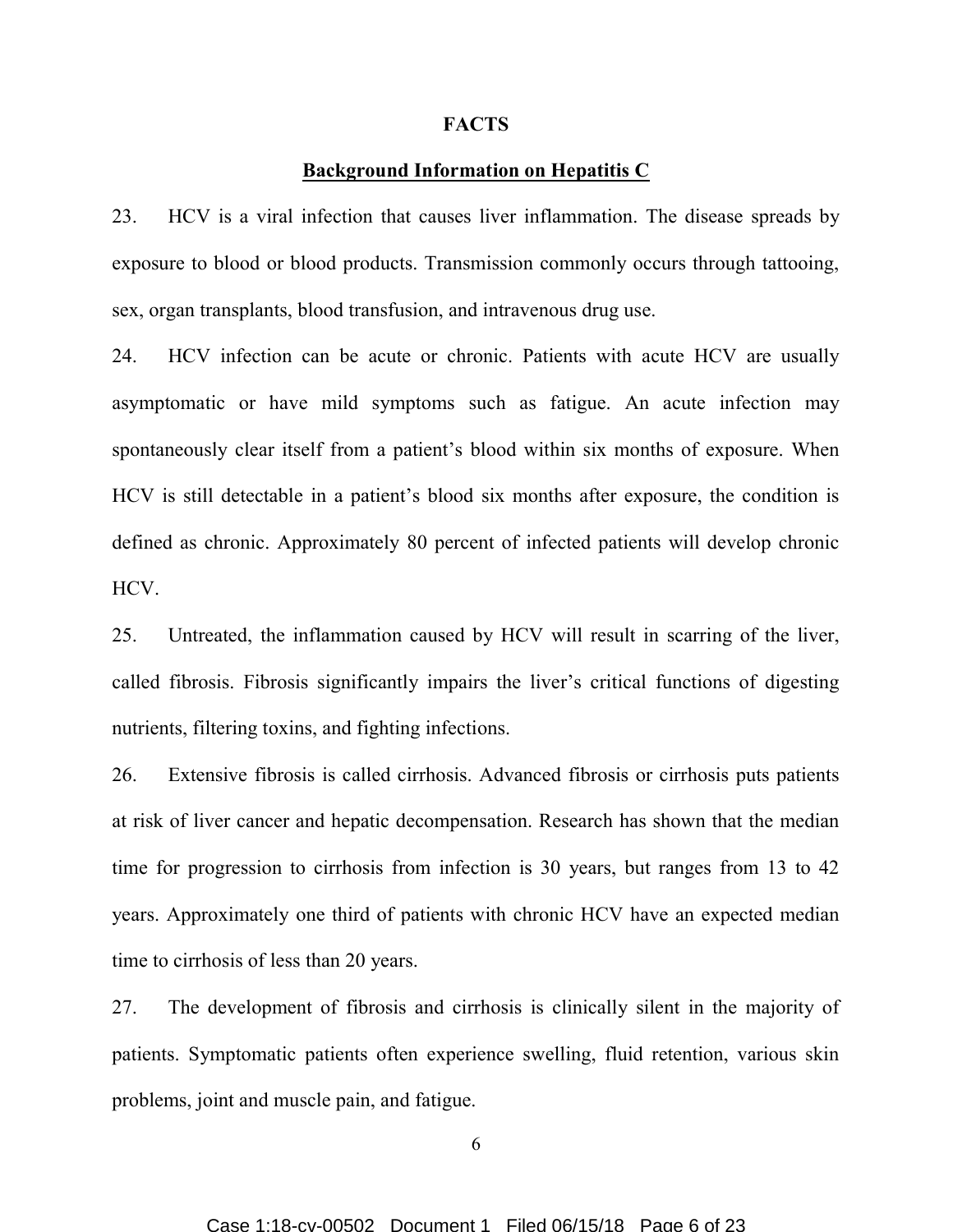28. Cirrhosis may progress from a silent condition to hepatic decompensation, which involves the development of painful complications from portal hypertension. These include ascites (fluid buildup in the abdomen), pedal edema (leg and feet swelling), variceal bleeding (bleeding from abnormal blood vessels, usually in the esophagus but possibly anywhere in the gastrointestinal tract), hepatorenal syndrome (kidney failure), and hepatic encephalopathy (confusion due to the accumulation of toxic substances in the blood).

29. All patients with cirrhosis are at risk of portal hypertension and liver cancer (hepatocellular carcinoma, or "HCC"), both of which carry high mortality rates.

30. Treatment of these conditions often requires invasive and painful procedures. Patients who develop these conditions are at high risk of death and should be evaluated for a liver transplant.

31. As the DPS policy governing HCV treatment acknowledges, it is difficult to predict the rate at which the disease will progress.

32. The METAVIR scale measures a patient's level of fibrosis. It grades the degree of fibrosis on a 5-point scale from 0 to 4. A liver biopsy can measure a patient's level of fibrosis, but because biopsies are painful and carry risks of hemorrhage and even death, other less invasive tests have been developed and are more commonly used.

33. DPS uses a FibroSure test to determine a patient's level of fibrosis. A score of F0 means no fibrosis, F1 is mild fibrosis, F2 is moderate or significant fibrosis, F3 is severe fibrosis, and F4 is cirrhosis.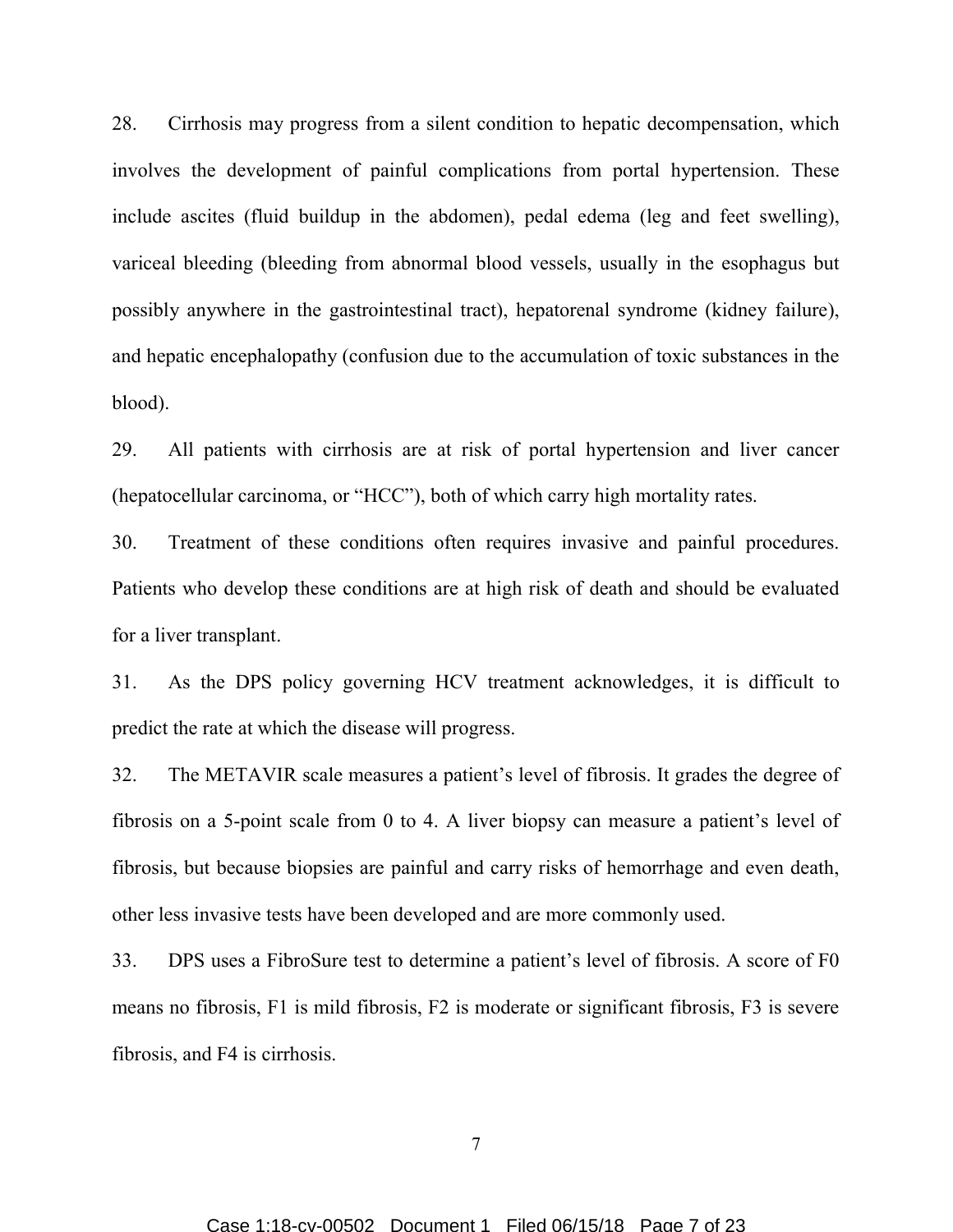34. Research has shown, however, that the FibroSure's utility in assessing fibrosis is quite limited. FibroSure is best suited to determining whether a patient has cirrhosis or not. The test's accuracy in determining a patient's specific stage of fibrosis, on the other hand, is poor. The test's sensitivity for detecting significant fibrosis has been reported at only 60-75 percent.

35. Therefore, a patient with a FibroSure result showing mild or moderate fibrosis has an alarmingly high chance of actually having far more advanced fibrosis and more urgently requiring treatment.

### HCV Screening

36. HCV is typically diagnosed through a blood test that reveals HCV antibodies. Guidelines from the American Association for the Study of Liver Diseases (AASLD) and Infectious Diseases Society of America (IDSA)—which constitute the current standard of care for HCV screening—recommend screening certain populations based on demography, prior exposures, behaviors, and medical conditions. This screening increases the likelihood of early detection and reduces the risk of liver cancer, death, and transmission to others.

37. The AASLD/IDSA guidelines recommend screening of all persons who have ever been incarcerated. The Centers for Disease Control and Prevention (CDC) recommend screening of all persons born between 1945 and 1965, and all who have ever injected drugs.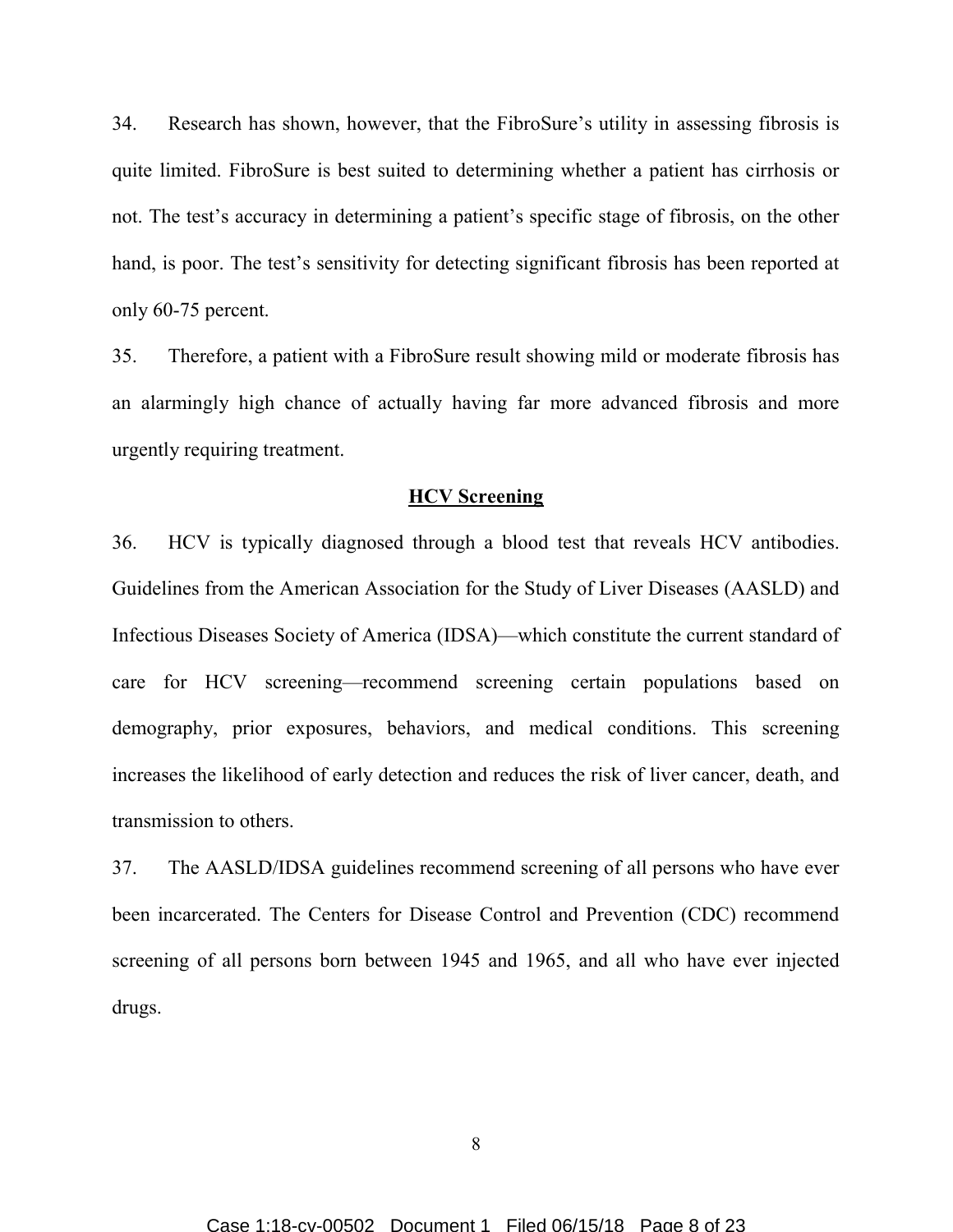#### Medical Standard of Care for HCV

38. Before 2013, HCV treatment involved injectable interferon-alpha medications that caused severe side effects including flulike symptoms, psychiatric and autoimmune disorders, and gastrointestinal problems. The treatment regimen lasted between six and twelve months, and ultimately worked in only about half of the patients who could tolerate the medicine.

39. The standard of care for chronic HCV changed after direct-acting antiviral drugs became available in 2013. DAAs are taken orally, involve a regimen of only eight to twelve weeks, cause minimal side effects, and cure HCV in 90-95 percent of patients.

40. These drugs include Sovaldi (sofosbuvir), Olysio (simeprevir), Harvoni (sofosbuvir/ledipasvir), ViekiraPak (ombitasvir/paritaprevir/ritonavir/dasabuvir),

Daklinza (daclatasvir), Technivie (ombitasvir/paritaprevir/ritonavir), Zepatier (elbasvir/gr azprevir), Epclusa (sofosbuvir/velpatasvir), and Mavyret (glecaprevir and pibrentasvir).

41. The AASLD and IDSA provide guidelines setting out the current standard of care for HCV treatment.

42. These guidelines state that *all* patients with chronic HCV should receive treatment with DAAs. The only exception is for patients "with short life expectancies that cannot be remediated by treating HCV, by transplantation, or by other directed therapy."

43. In ongoing litigation in the Eastern District of North Carolina, Defendant Smith has agreed that DAA treatment for chronic HCV, except for patients with short life expectancies, is the current standard of medical care.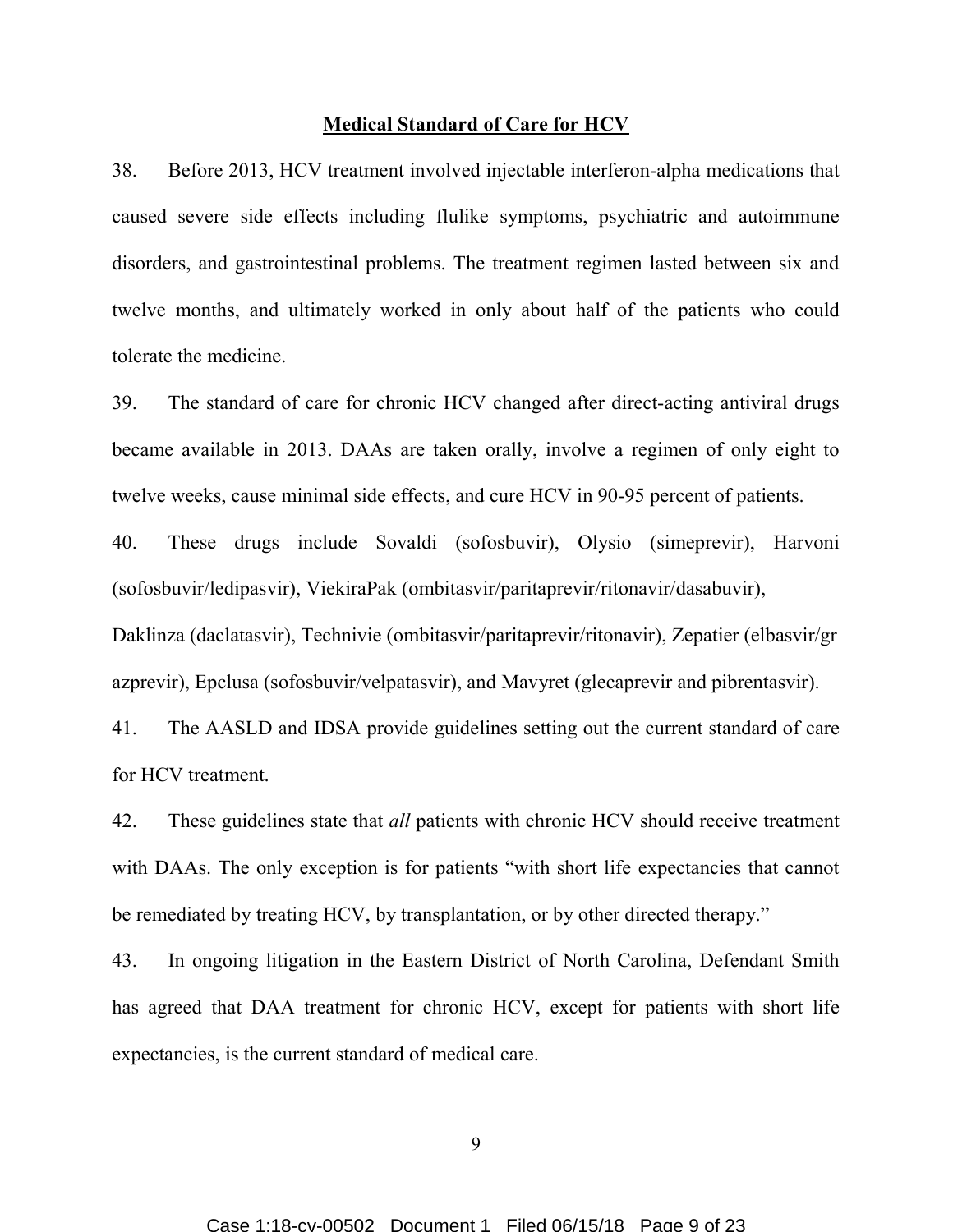44. Beyond a patient having an allergy to DAAs or some other life-threatening condition, few other medical reasons exist for not treating chronic HCV with DAAs.

45. It is not medically acceptable to recommend treatment based on a patient's level of fibrosis.

46. Successful HCV treatment depends in part on how far the disease has progressed. Patients treated earlier will respond better to treatment and have a greater likelihood of being cured.

#### HCV as a Public Health Issue

47. Hepatitis C presents immense public health concerns. The disease causes more deaths in the United States every year than 60 other infectious diseases combined, including HIV, pneumococcal disease, and tuberculosis.

48. There is a higher concentration of persons with HCV in prison and jail than in the general population. The National Institute of Health (NIH) has estimated that 17.4 percent of all incarcerated persons have HCV. The CDC place the figure at 33 percent. Defendant Smith recently stated that DPS has identified 1,543 inmates as having chronic HCV, but, based on the CDC and NIH figures, she estimated that the total number of infected inmates was between 6,559 and 12,553.

49. Defendant Smith reported in April 2018 that only 589 DPS inmates had completed DAA treatment, and another 72 were receiving or had been approved for DAA treatment.

50. This heavy concentration of HCV in North Carolina's prison population presents a serious public health problem. Prisoners are at increased risk of infection, and the vast majority of them will be released. This places the general population at greater risk,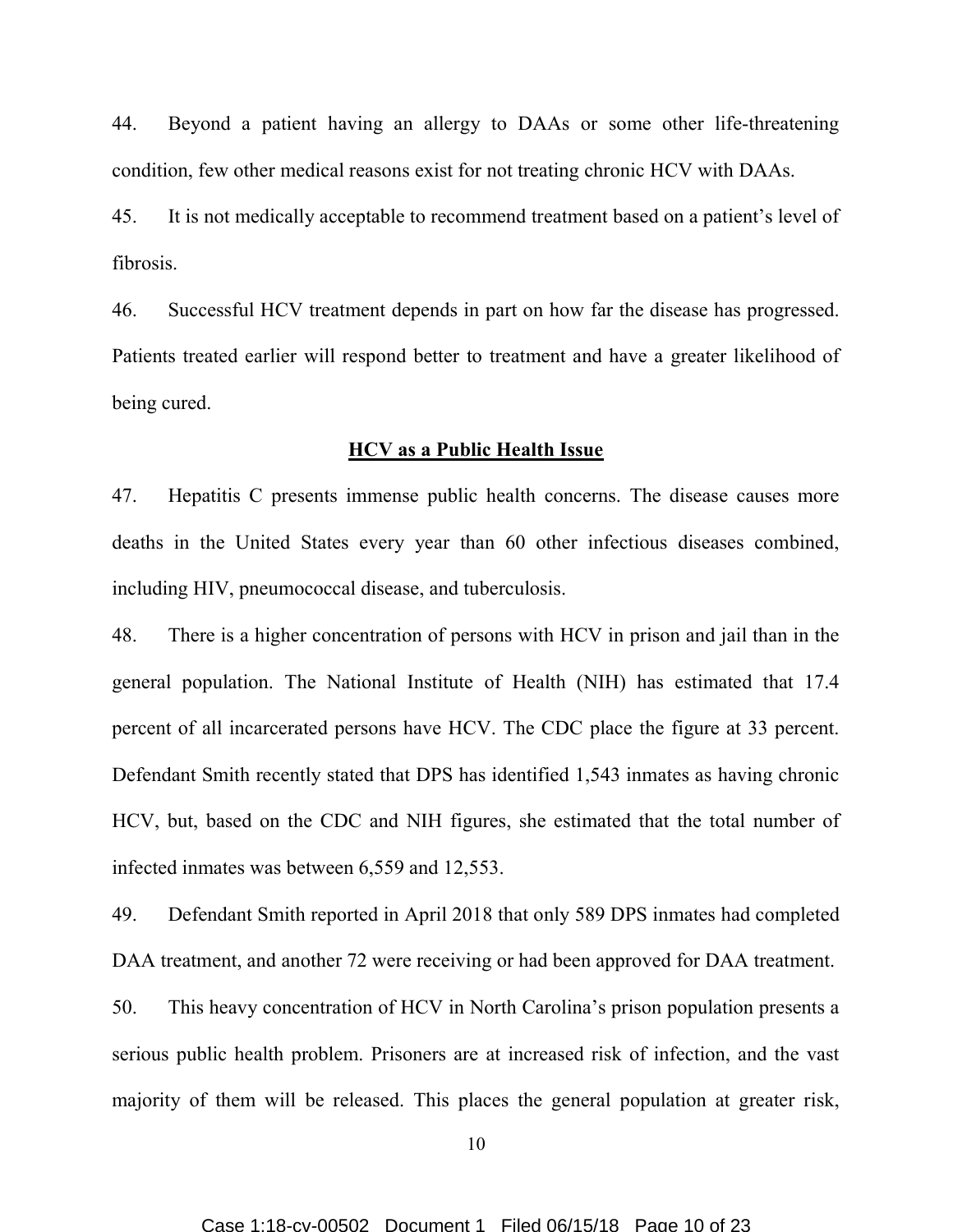especially if a released prisoner doesn't know that he has HCV—an event that seems all too likely given DPS's outdated, scattershot approach to screening.

51. The concentration of HCV in prisons, however, also presents a unique opportunity. Because such a disproportionately large number of HCV-infected persons live in a highly controlled environment, it is less challenging to diagnose them, treat them, and in doing so, eradicate a significant portion of HCV in North Carolina. While DAA treatment is often expensive, North Carolina will likely pay for a prisoner's treatment even after he is released. North Carolina's Medicaid program covers the cost of DAA treatment for qualifying individuals regardless of the patient's fibrosis level.

## ALLEGATIONS BY NAMED PLAINTIFFS

## Lloyd Buffkin

52. Lloyd Buffkin has been incarcerated in DPS custody since July 2013. He has a projected release date of December 13, 2030.

53. Buffkin was diagnosed with hepatitis C in August 2017 while in DPS custody.

54. As of July 2017, Buffkin had a FibroSure score of F1-F2.

55. Therefore, he has at least suffered moderate to significant liver scarring. Because of the FibroSure test's inaccuracy, however, he may have in fact suffered more advanced fibrosis.

56. Buffkin has also experienced chronic conditions associated with HCV, including fatigue and atopic dermatitis. These conditions cause him significant pain and suffering on a near daily basis.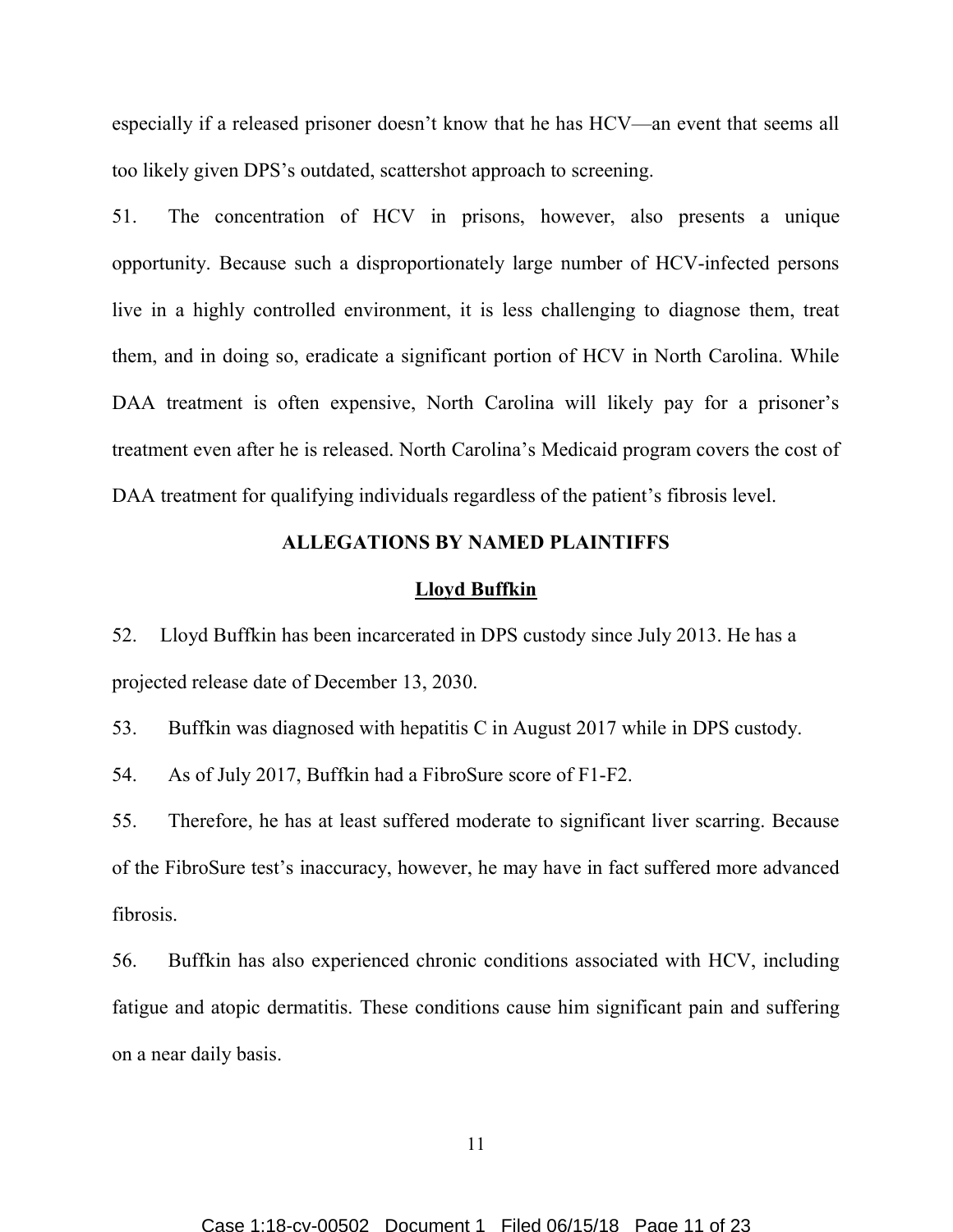57. Buffkin's chronic HCV also causes him great stress and worry. It is extremely difficult for him to know that the disease is gradually scarring his liver, but he cannot receive the cure until the disease progresses to where he is at even greater risk of severe injury and suffering.

58. Buffkin will not be considered again for DAA treatment until October of this year, following completion of another FibroSure test.

59. During this time, Buffkin's HCV may progress, further scarring his liver, impairing liver function, and putting him at increasing risk of cirrhosis, liver disease, excruciating pain, and death.

60. No medical reason exists to deny Buffkin treatment with DAAs.

61. Defendants' refusal to treat Buffkin with DAAs constitutes deliberate indifference to his serious medical need.

### Robert Parham

62. Robert Parham has been incarcerated in DPS custody since October 2008. He has a life sentence.

63. Parham has lived with chronic HCV for over 20 years.

64. Prior to DAAs becoming the standard of care for chronic HCV, DPS medical staff considered treatment with the old regimen of interferon, but concluded that Parham was not a suitable candidate.

65. Lab records from February 2015 show that his disease had advanced to F2. Lab records from January 2018 show a score of F1-F2. Thus, Parham has already suffered moderate to significant fibrosis. Because of the FibroSure test's inaccuracy, however, he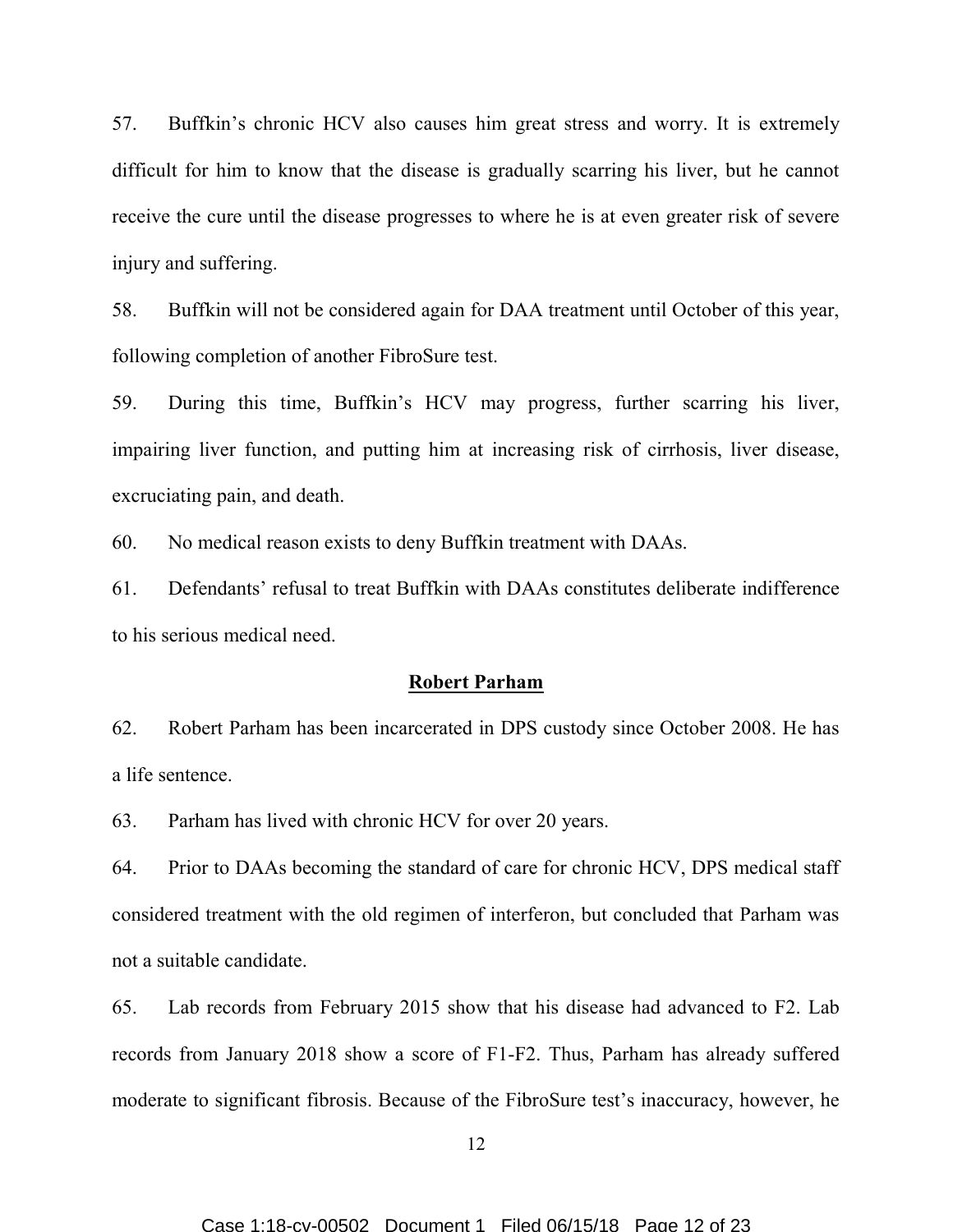may have in fact suffered more advanced fibrosis. Indeed, his medical records that he has a history of cirrhosis. Parham has experienced symptoms consistent with advanced fibrosis and cirrhosis including pedal edema, fluid retention, dermatitis, pruritis, and joint pain. These conditions cause Parham significant pain and suffering on a near daily basis.

66. In March 2018, DPS medical providers performed an ultrasound of Parham to assess his liver. Yet, DPS policy states that periodic liver ultrasounds should not be performed unless cirrhosis is already present or there is another definitive indication.

67. Medical providers concluded, after review of Parham's ultrasound, that cirrhosis was not present. However, ultrasound is not appropriately utilized to diagnose cirrhosis.

68. Parham's chronic HCV also causes him great stress and worry. It is extremely difficult for him to know that the disease is gradually scarring his liver, but he cannot receive the cure until the disease progresses to where he is at greater risk of severe injury and suffering.

69. Parham has not received any treatment for his chronic HCV. He will not be considered for DAA treatment until at least January 2019 after completion of another FibroSure test.

70. During this time, Parham's HCV may advance, further scarring his liver, inhibiting liver function, and putting him at even greater risk of cirrhosis, liver disease, excruciating pain, and death.

71. No medical reason exists to deny Parham treatment with DAAs.

72. Defendants' refusal to treat Parham with DAAs constitutes deliberate indifference to his serious medical need.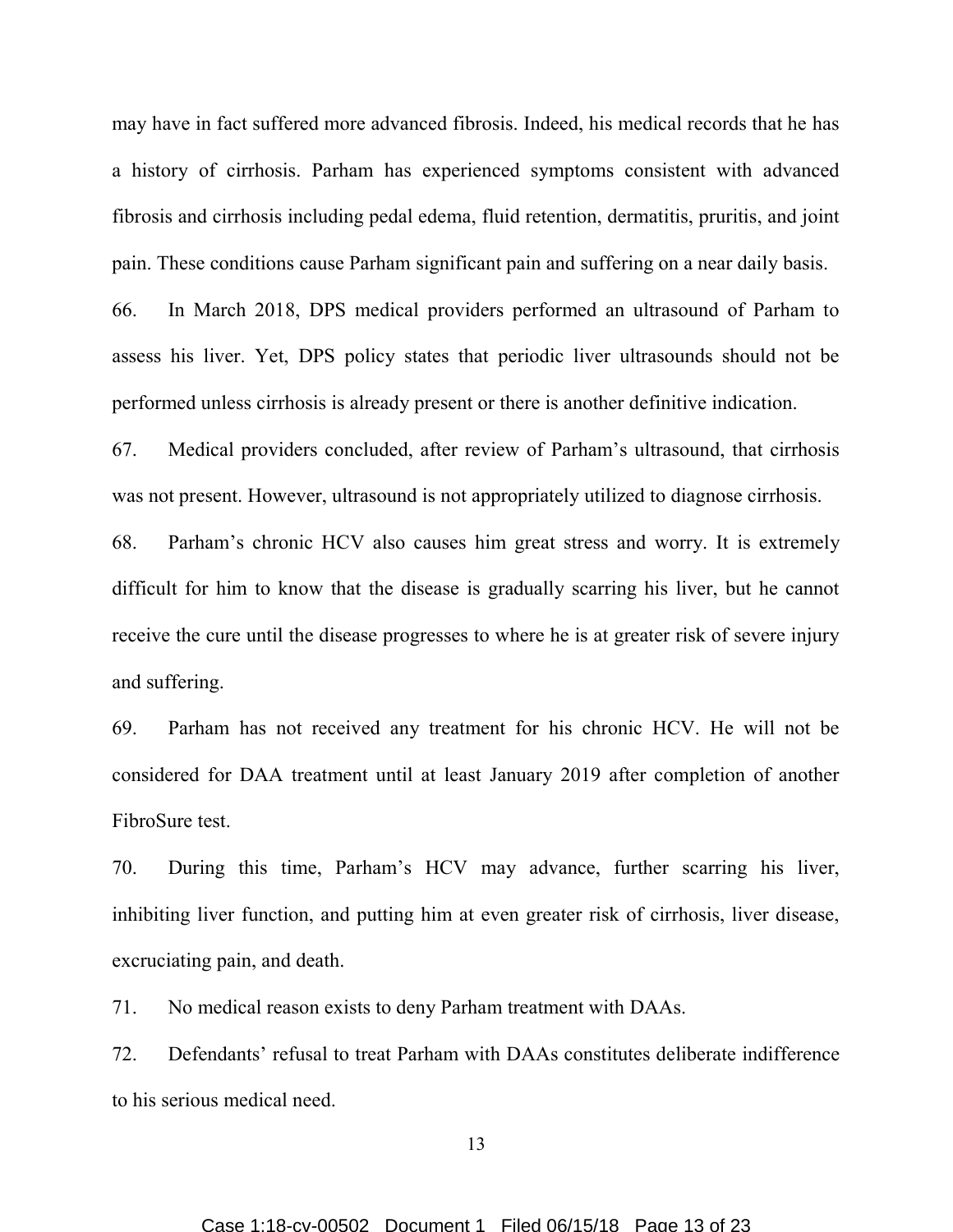#### Kim Caldwell

73. Kim Caldwell has been incarcerated in DPS custody since July 2015. He has a projected release date of April 24, 2021.

74. He was diagnosed with HCV in 2015 while in DPS custody.

75. Since then, he has not undergone any follow-up testing, although medical records from July 2016 indicate that HCV was still a concern at the time. Given this timeframe and that about 80% of acute HCV cases become chronic, it is highly likely that Caldwell has developed chronic HCV.

76. Without appropriate testing, Caldwell has no way of knowing to what extent his disease has progressed.

77. No medical reason exists to forgo HCV testing for Caldwell or to deny him treatment with DAAs if his infection has become chronic.

78. Defendants' refusal to conduct follow-up testing and provide medically necessary treatment constitutes deliberate indifference to his serious medical need.

#### DPS Screening and Treatment Policy

79. Policy #CP-7 in the DPS Health Services Policy and Procedure Manual governs the detection, evaluation, and treatment of HCV in North Carolina's prisons.

80. This policy does not provide for universal screening of prisoners for HCV.

81. Medical staff may order testing after consideration of certain risk factors, but there are no circumstances under which DPS policy requires that anyone be tested.

82. DPS's total reliance on risk-based assessment falls short of the AASLD/IDSA guidelines, which recommend screening all persons who have ever been incarcerated. As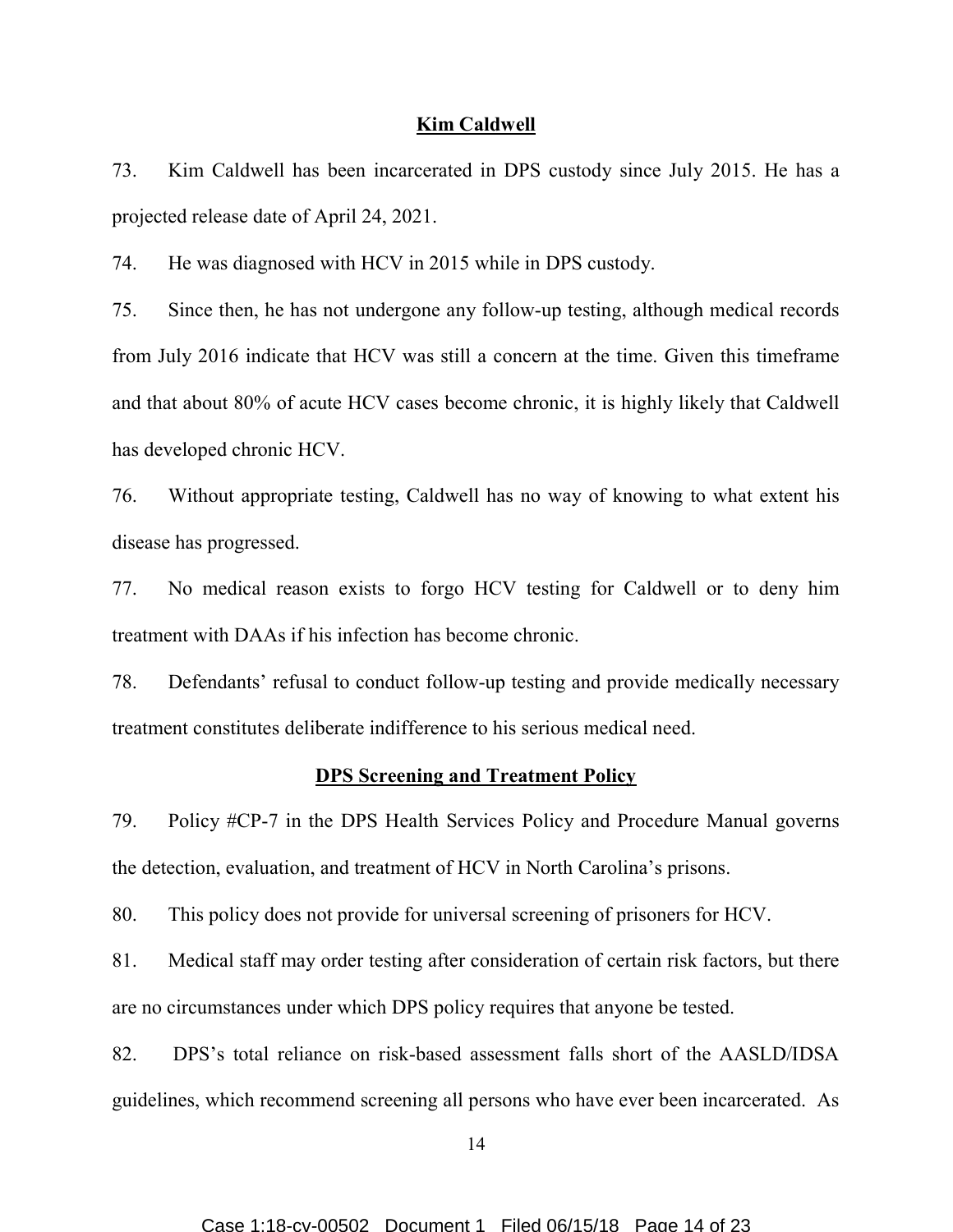a result, it is a virtual certainty that thousands of people in DPS custody have HCV, but have not been diagnosed.

83. After a patient is diagnosed with HCV, Step 2 of the policy directs medical staff to perform a physical examination, take a medical history, obtain baseline labs, evaluate for other potential causes of liver disease, begin patient counseling, and take certain preventative health measures.

84. Step 3 then directs medical staff to conduct a pretreatment evaluation, which includes reviewing lab tests, conducting a pregnancy test, and discussing treatment options with the patient.

85. In Step 4a, the policy requires a determination of whether treatment is contraindicated.

86. Most of the contraindications listed appear to be holdovers from the previously used regimen of interferon-based medicines, which DPS no longer uses. As such, they present medically unjustified barriers to treatment that now serve only to spare DPS the cost of treating more patients with DAAs.

87. Medical staff must cease all testing and treatment if a patient will not be incarcerated for long enough to complete treatment. Even though a course of treatment with DAAs typically requires no more than twelve weeks, the policy states that "[u] sually a twelve (12) month period would be required to complete assessment and treatment for Hepatitis C."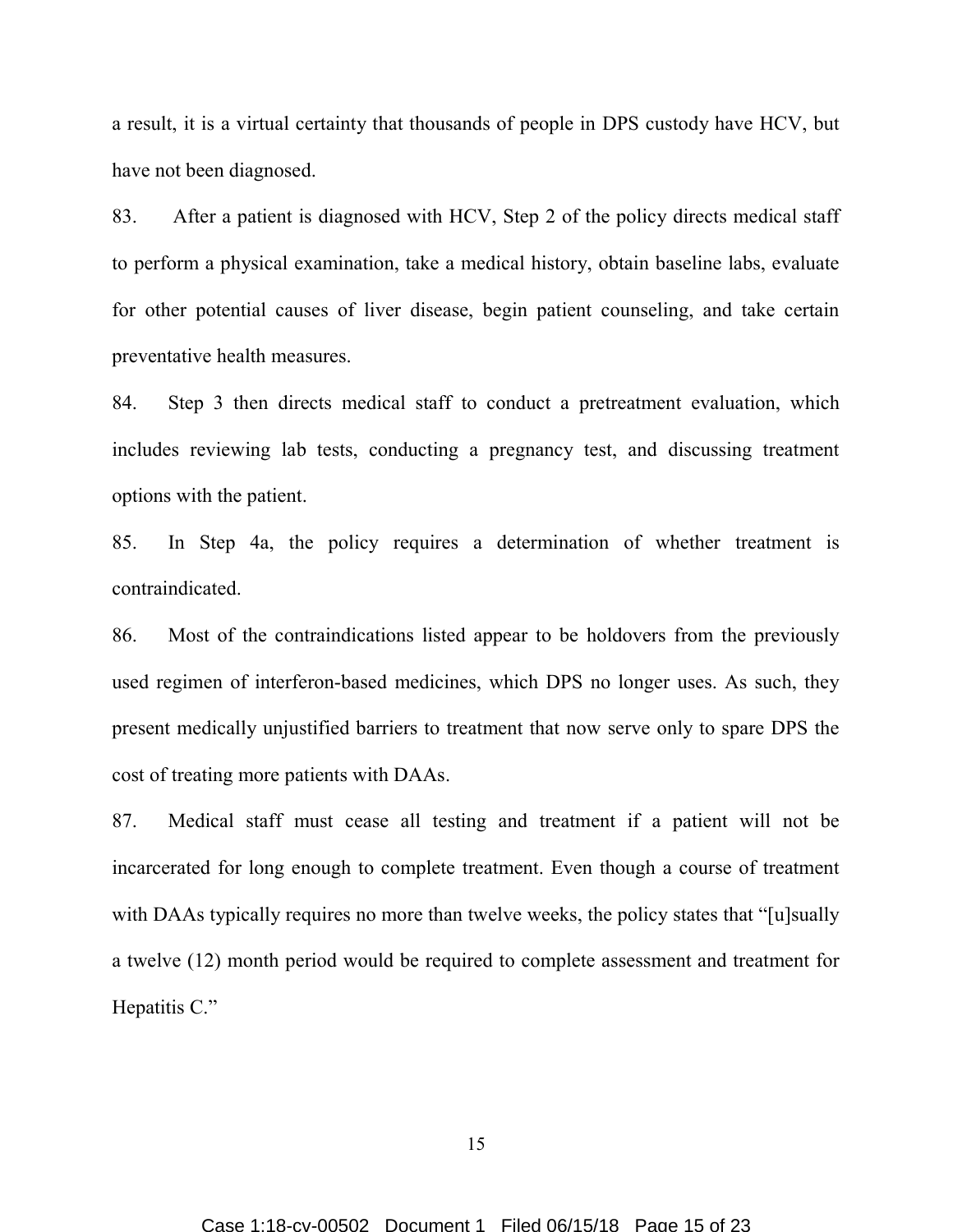88. As it stands now, the twelve month requirement has no medical justification. It exists only to spare DPS the cost of treating HCV-infected patients with less than a year left on their sentences.

89. Testing and treatment must also stop if the patient "has infractions related to alcohol or drug use in the previous twelve months."

90. This condition also lacks any medical justification, and may be another holdover from the previous interferon-based regimen. Today, this policy only serves to punish inmates for a disciplinary infraction by denying them necessary medical care, and to spare DPS the costs of DAA treatment for another subset of HCV-infected prisoners.

91. Testing and treatment must also cease if the patient has a life expectancy of less than ten years. This window, however, provides ample time for an HCV-infected patient to develop cirrhosis, liver cancer, portal hypertension, and the painful resulting complications.

92. DPS policy further lists unstable medical or mental health conditions as a contraindication. Under the interferon-based treatment regime, it would have been appropriate to withhold treatment for patients with severe mental illness. With DAAs, however, as long as the patient is willing to receive treatment, these diagnoses are not contraindications.

93. In Step 4b, the policy requires follow-up testing at certain intervals. Every six months, inmates with HCV must have alanine transaminase (ALT), aspartate aminotransferase (AST), bilirubin, albumin, and prothrombin time (INR) tests performed. Every year, a complete blood count (CBC) must be performed.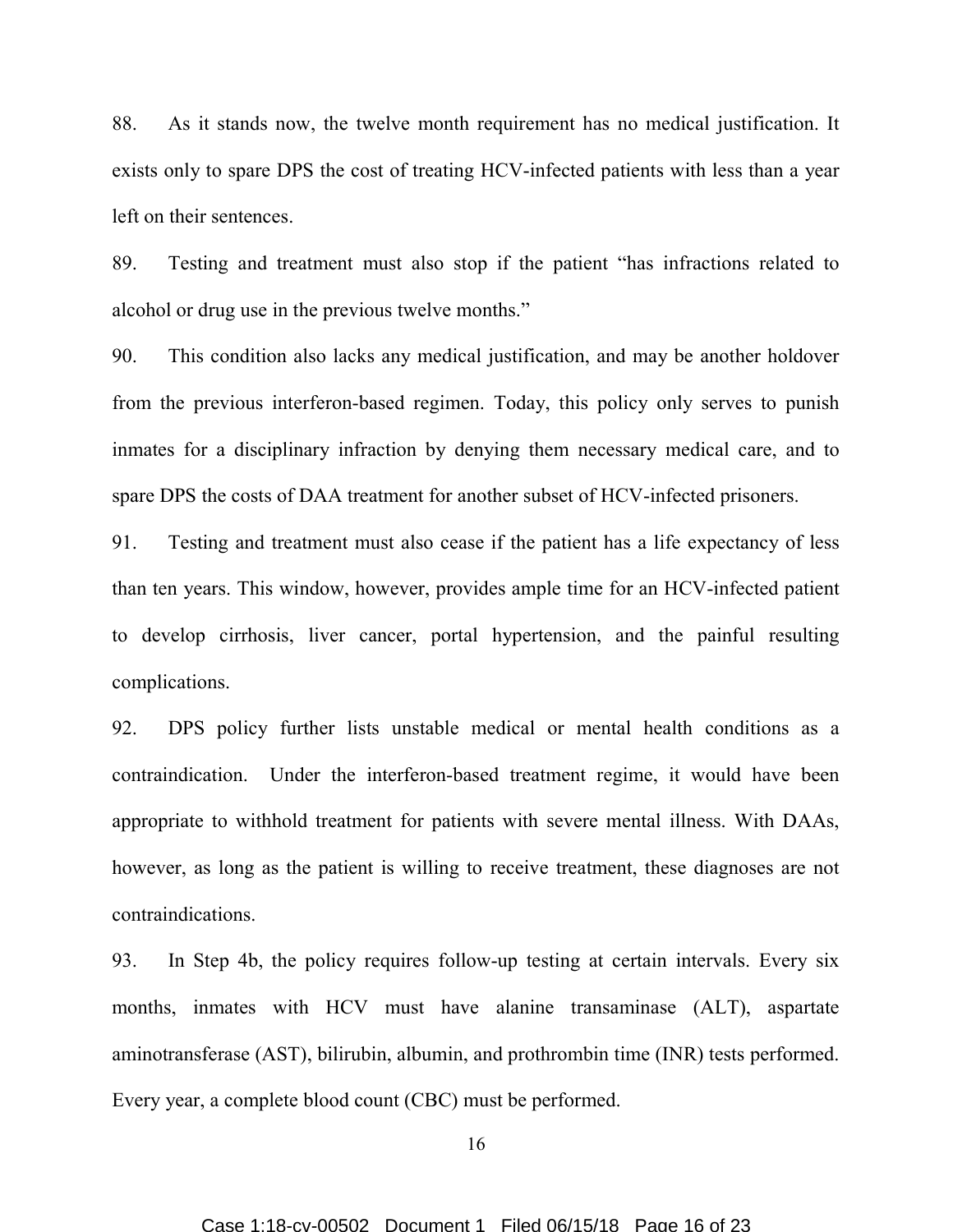94. As demonstrated by Plaintiff Caldwell, however, there is no guarantee that DPS will conduct *any* follow-up testing for patients diagnosed with HCV. Caldwell was initially diagnosed in 2015 but has not undergone any further HCV testing since that time.

95. Step 5 sets out who may receive treatment. The policy permits DAA treatment only for patients at stage F2 and higher, with one exception: patients with a lower level of fibrosis but who are also infected with HIV or hepatitis B may also receive treatment. All others must be monitored as set out in Step 4b.

96. There is no medical reason to prohibit DAA treatment for patients with a FibroSure score below F2. Indeed, Dr. Thomas Nuzum, a UNC physician who provides hepatology services for DPS, has admitted in other litigation that when treating nonincarcerated HCV patients, he does not require that they have a score of F2 or higher.

97. Annual FibroSure testing is permitted by DPS policy, but not required. As a result, DPS has created a catch-22 in which HCV-infected prisoners may go indefinitely without a FibroSure test, but they cannot qualify for treatment unless they receive a sufficient FibroSure score.

98. DPS policy expressly forbids the treatment of patients whose HCV is caught early, when they might be spared significant liver scarring, painful symptoms, and unnecessary risk of further injury and death. The only way for patients to qualify for HCV treatment is to wait while their disease advances, and hope that DPS decides to order a timely FibroSure test that provides an accurate result.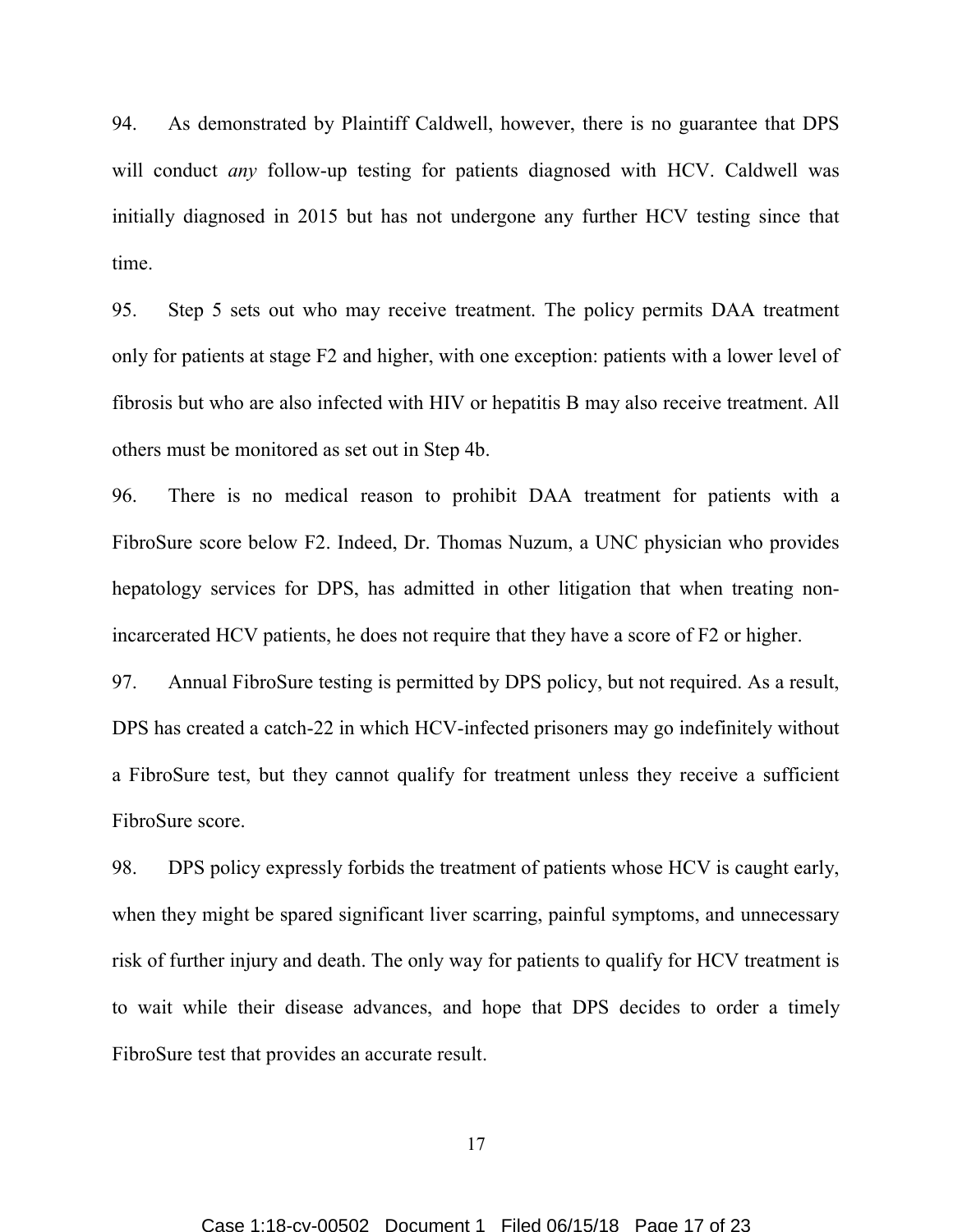99. Plaintiff Parham's lab records from February 2015 show that his disease had advanced to F2, but records from January 2018 show a score of F1-F2. DPS policy renders him ineligible for treatment, despite medical symptoms consistent with advanced fibrosis and cirrhosis including pedal edema, fluid retention, dermatitis, pruritis, and joint pain.

100. Plaintiff Buffkin was diagnosed with HCV in August 2017 and his last lab records show a score of F1-F2. He suffers from chronic conditions associated with HCV, including fatigue and atopic dermatitis, but does not qualify for treatment under DPS guidelines.

101. Similarly, Roger Elks is incarcerated at Greene Correctional Institution in Snow Hill, North Carolina. He was diagnosed with chronic HCV in March 2006 but does not qualify for treatment under DPS guidelines despite suffering from swelling in his legs, abdominal pain, and an enlarged liver.

102. DPS policy may also deny DAA treatment to patients with even the most advanced cases of HCV. These patients are at the highest risk of developing liver cancer, portal hypertension, and the most painful HCV-related complications. They are denied potentially lifesaving treatment only because they fall under one of the policy's medically unjustified contraindications.

103. For example, Jackie Housand is incarcerated at Greene Correctional Institution in Snow Hill, North Carolina. He was diagnosed with HCV in 2009 at Central Prison and remained in DPS custody until 2016. As he neared his release date, he learned he had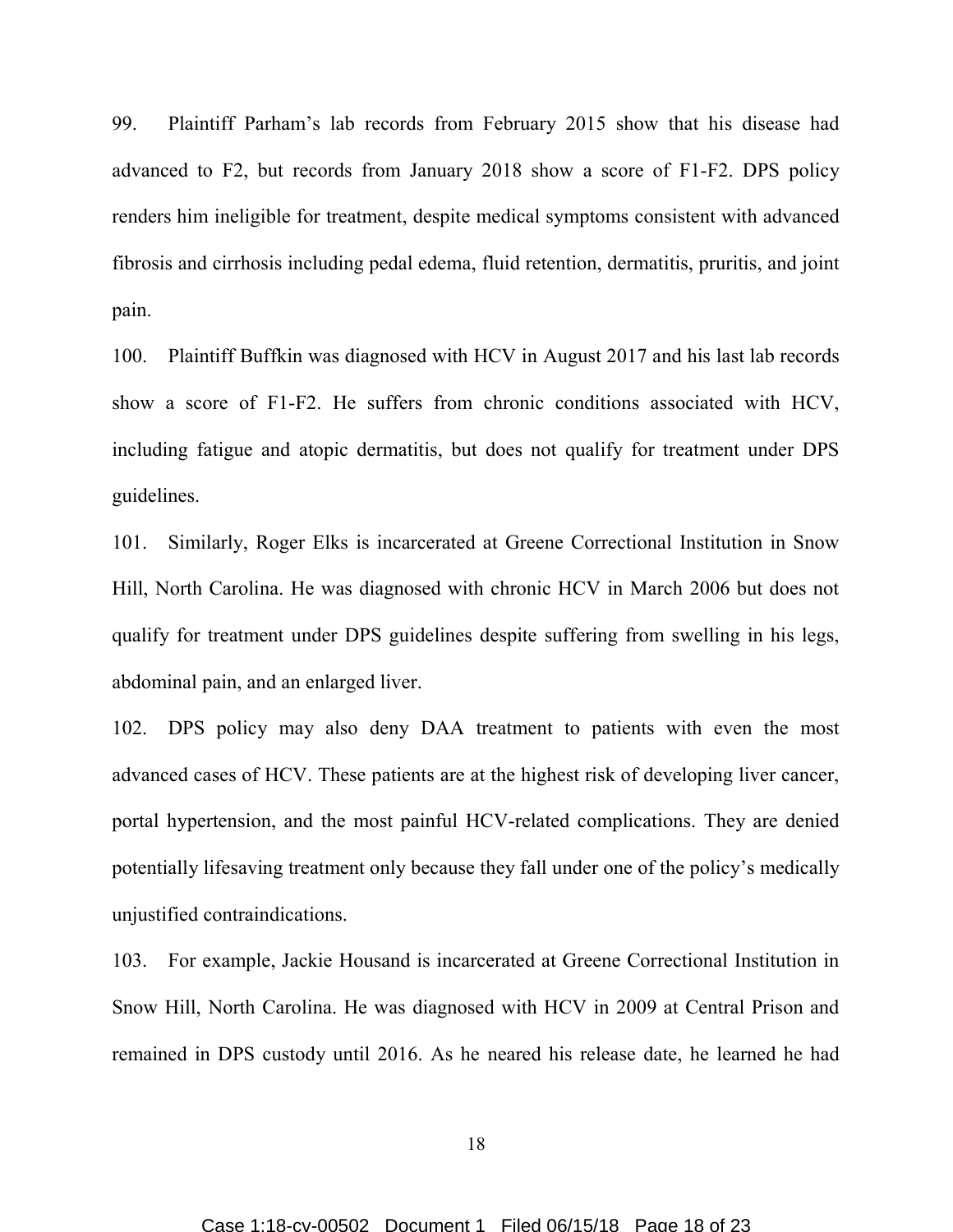advanced HCV but that he would not be treated for the disease because he was within twelve months of his release date.

104. Housand was re-admitted to DPS custody in October 2017. He learned that he has advanced cirrhosis. He has not received any treatment for HCV.

## CLASS ACTION ALLEGATIONS

105. Plaintiffs seek to certify a class of all current and future prisoners in DPS custody who have or will have chronic HCV, at least 12 weeks remaining on their sentences, and have not been treated with DAAs (the "Plaintiff Class").

106. Defendants have the ability to identify all members of the Plaintiff Class.

107. The named Plaintiffs are members of the Plaintiff Class.

108. The requirements of Federal Rule of Civil Procedure 23(a) are satisfied:

- a. Numerosity. The Plaintiff Class is so numerous that joinder of all its members is impracticable. Defendant Smith has stated that in April 2018, DPS had identified 1,543 inmates with a diagnosis of chronic HCV. In December 2017, applying estimates from the NIH and CDC, Defendant Smith stated that the total number of prisoners in DPS custody with HCV could be between 6,559 and 12,553.
- b. Commonality. Questions of law and fact common to the Plaintiff Class include but are not limited to: (1) whether chronic HCV is a serious medical need; (2) whether Defendants' policy and practice of not treating chronic HCV with DAAs constitutes deliberate indifference to serious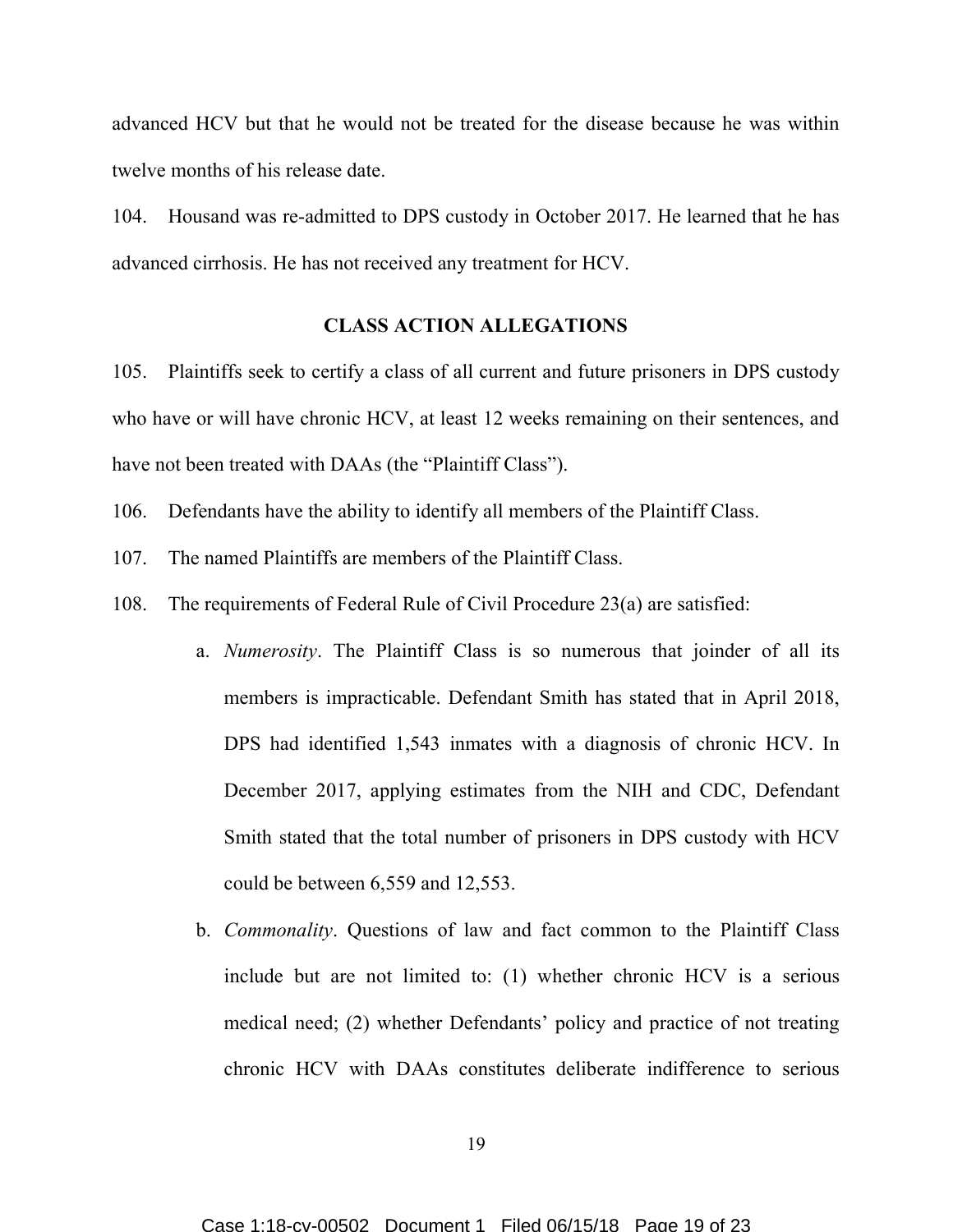medical needs; (3) whether Defendants' policies and practices concerning screening and monitoring HCV comply with the standard of medical care and constitute deliberate indifference to serious medical needs; (4) whether chronic HCV is a disability under the ADA; (5) whether prison medical services are a program or service under the ADA; (6) whether Defendants have discriminated against members of the Plaintiff Class on the basis of their disability.

- c. Typicality. The claims of the named Plaintiffs are typical of the claims of the Plaintiff Class. The named Plaintiffs have been diagnosed with HCV, are subject to DPS's policy concerning HCV treatment and screening, have been denied HCV treatment, and are at the same kind of risks of substantial harm as members of the Plaintiff Class.
- d. Adequacy. The class representatives and class counsel will fairly and adequately protect the interests of the Plaintiff Class. The class representatives are committed to obtaining declaratory and injunctive relief that will benefit themselves and the Plaintiff Class by ending Defendants' unlawful policy and practice of denying medically necessary care. They have a strong personal interest in the case and have no conflicts with class members. Named Plaintiffs are represented by experienced counsel who have specialized expertise in civil rights litigation on behalf of prisoners.

109. The requirements of Rule 23(b)(2) are satisfied. DPS has acted or refused to act on grounds that apply generally to the class, so that final injunctive relief or corresponding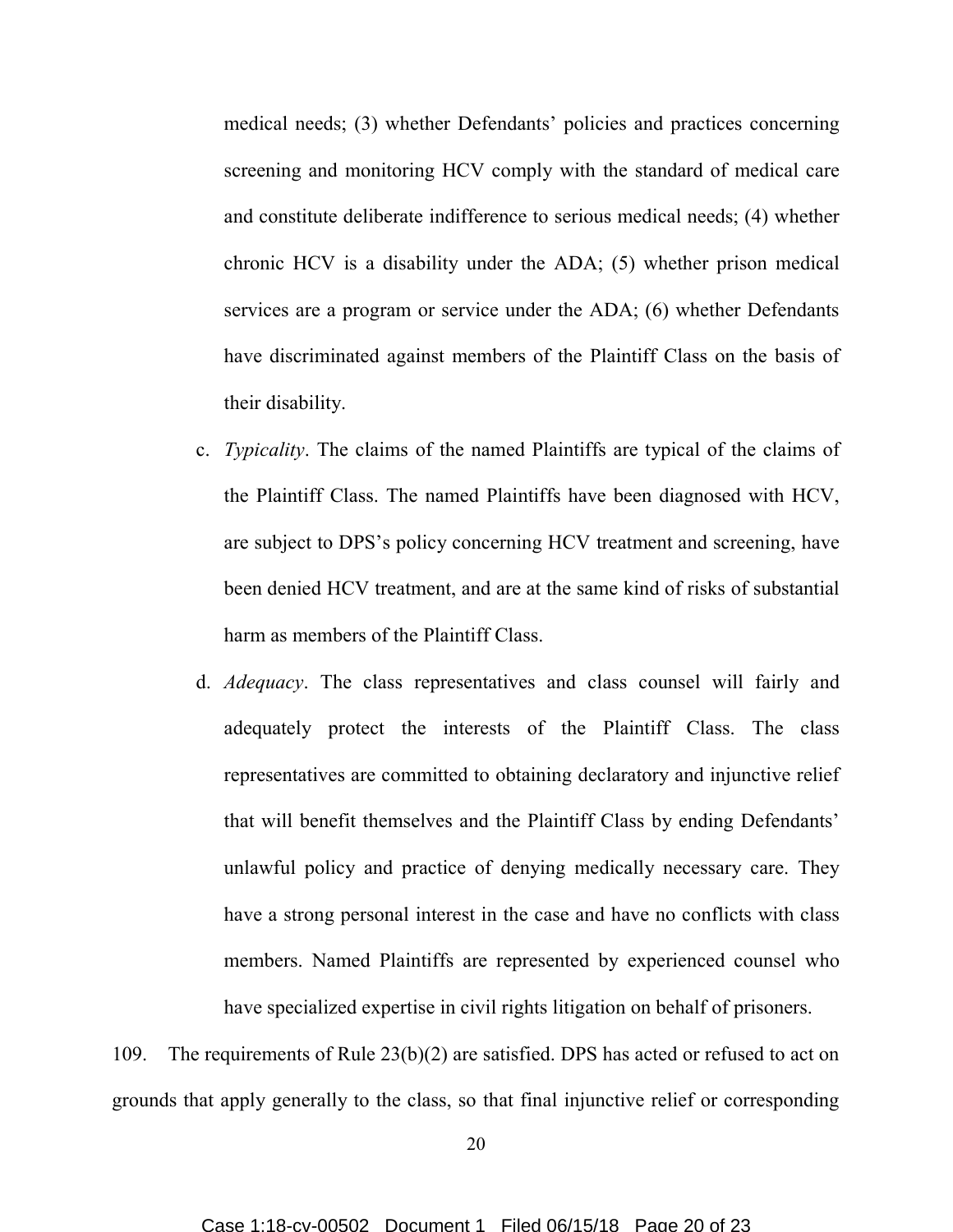declaratory relief is appropriate respecting the class as a whole. The injunctive relief sought will end the unlawful policy and practice for all class members, allowing them to receive proper screening and treatment for HCV.

### CAUSES OF ACTION

## Count I – Eighth Amendment to the U.S. Constitution, via 42 U.S.C. § 1983

110. Defendants know of and enforce the policies and practices described above. They know of Plaintiffs' and the Plaintiff Class's serious medical needs, but intentionally refuse to provide screening and treatment addressing those needs. Defendants know that failure to treat those serious medical needs has harmed Plaintiffs and the Plaintiff Class, and continues to place them at substantial risk of serious harm.

111. Defendants' conscious disregard of the risks facing Plaintiffs and the Plaintiff Class violates all standards of decency and constitutes deliberate indifference to serious medical needs.

## Count II – Americans with Disabilities Act, 42 U.S.C. § 12131, et seq.

112. The Americans with Disabilities Act (ADA) prohibits public entities from discriminating against persons with disabilities in their programs, services, and activities. 42 U.S.C. §§ 12131–12134.

113. The ADA defines "public entity" as any state or local government or "any department, agency . . . or other instrumentality" of a state or local government. 42 U.S.C. § 12131(1)(A), (B).

114. Defendant DPS is a "public entity" under the ADA.

115. Plaintiffs and each member of the Plaintiff Class have a disability under the ADA.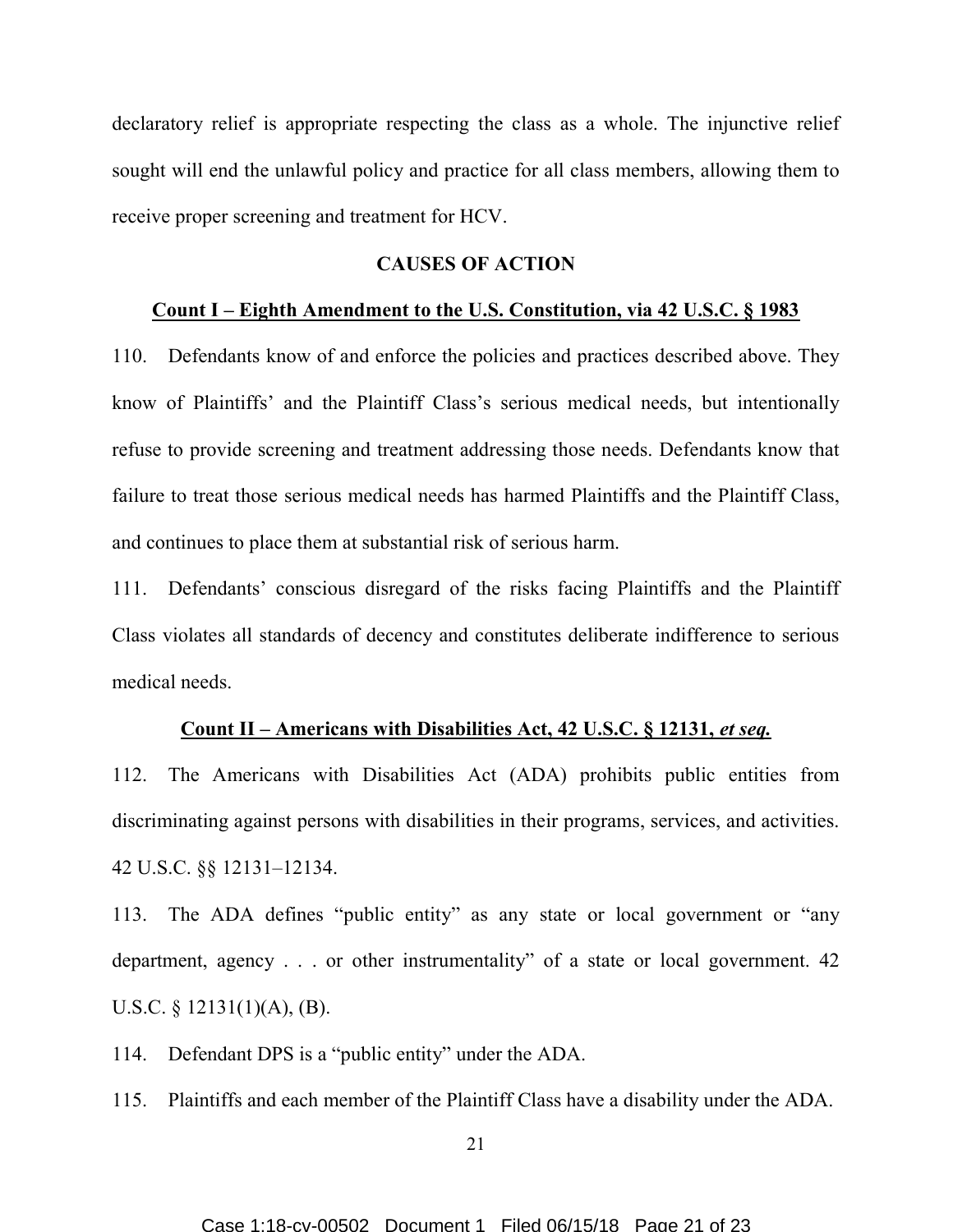116. Plaintiffs and each member of the Plaintiff Class are "a qualified individual with a disability" under the ADA because they meet the essential eligibility requirements for the receipt of services or participation in programs or activities provided by DPS, except that they require reasonable modifications to rules, policies, or practices, the removal of barriers, or the provision of auxiliary aids and services.

117. DPS discriminates against Plaintiffs and the Plaintiff Class in violation of the ADA by withholding medically necessary treatment that will likely cure their disability, while not withholding medically necessary treatment from individuals with different disabilities.

## PRAYER FOR RELIEF

WHEREFORE, Plaintiffs pray that the Court issue the following relief:

a. A declaratory judgment that Defendants' policy of withholding DAA treatment from persons in DPS custody diagnosed with chronic HCV violates the Eighth Amendment and the ADA.

b. A declaratory judgment that Defendants' failure to offer HCV screening to all persons in DPS custody violates the Eighth Amendment and the ADA.

c. Preliminary and permanent injunctions ordering Defendants to: (i) formulate and implement an HCV treatment policy that meets the current standard of medical care, including identifying and monitoring persons with HCV; (ii) treat Plaintiffs members of the Plaintiff Class with appropriate DAAs; and (iii) provide Plaintiffs and members of the Plaintiff Class an appropriate and accurate assessment of their level of fibrosis or cirrhosis, counseling on drug interactions, and ongoing medical care for complications